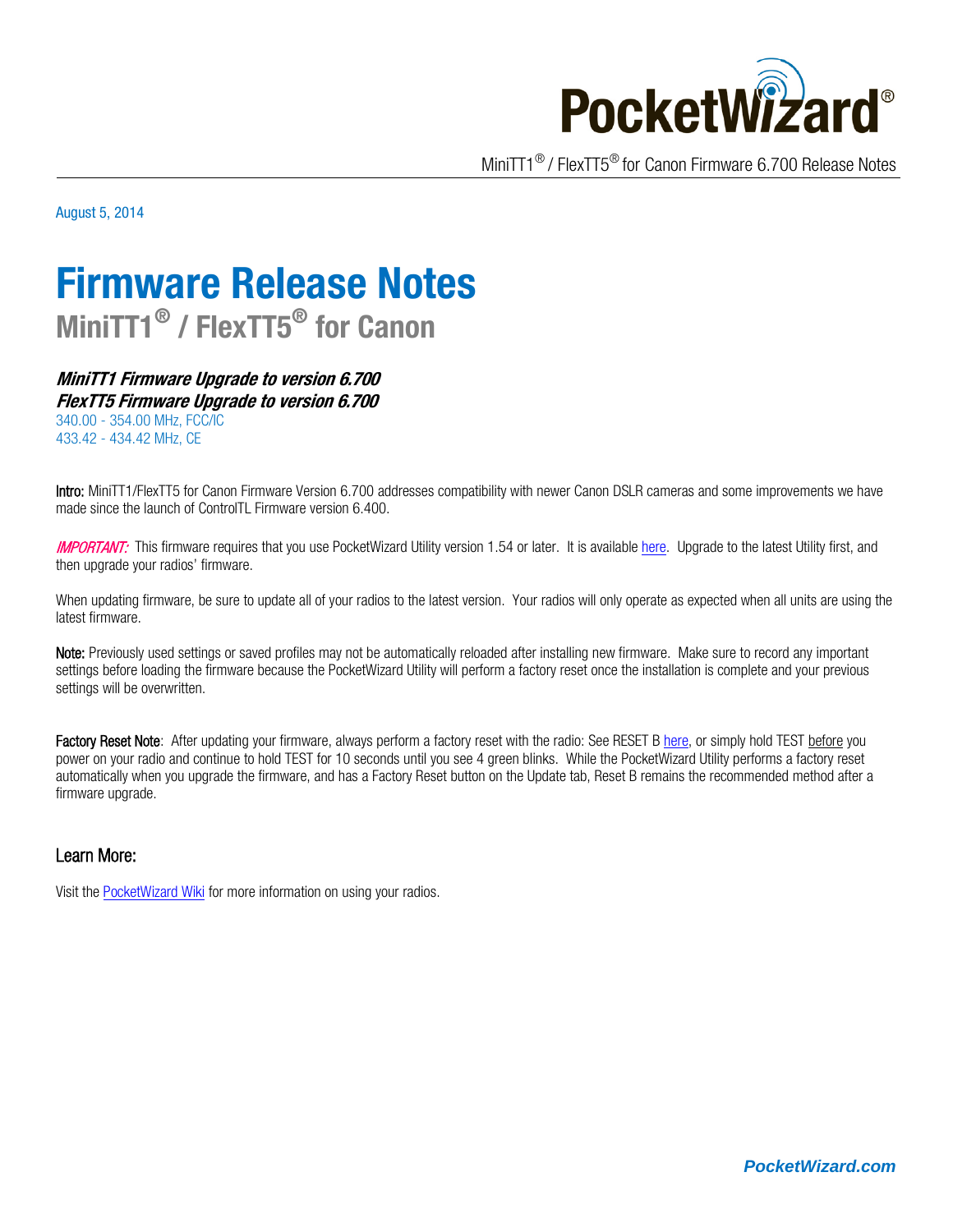

MiniTT1® / FlexTT5® for Canon Firmware 6.700 Release Notes

## New Key Feature:

### Compatibility with Canon DSLR cameras:

The following Canon gear is now fully supported, including TTL, in this release:

- Canon EOS-1D X
- Canon EOS 6D
- Canon EOS 70D
- Canon EOS Rebel T5i / 700D \*
- Canon EOS Rebel T4i / 650D \*
- Canon EOS Rebel T5 / 1200D
- Canon EOS Rebel SL1 / 100D \*

These cameras will work in the ControlTL<sup>®</sup> system with normal operational considerations. Read more about the general Canon Operational [Considerations](http://wiki.pocketwizard.com/index.php?title=Canon_Compatibility%23Operational_Notes) on the PocketWizard Wiki.

\* IMPORTANT: Manually select these cameras in the PocketWizard Utility for proper sync timing. Camera model selection is found on the "Misc" Tab.

| PocketWizard Utility - Version 1.58                                                                              | x<br>$\Box$                                                                                                                                                                                                                                             |
|------------------------------------------------------------------------------------------------------------------|---------------------------------------------------------------------------------------------------------------------------------------------------------------------------------------------------------------------------------------------------------|
|                                                                                                                  | Ð<br>PocketWizard Utility Context Help Window                                                                                                                                                                                                           |
| <b>PocketWizard</b>                                                                                              | www.PocketWizard.com                                                                                                                                                                                                                                    |
| PocketWizard FlexTT5 - Unit 5CC112840 Connected                                                                  | Click on the PocketWizard logo to visit<br>www.PocketWizard.com                                                                                                                                                                                         |
| Model: CE - Europe<br>Firmware Version: 6.700<br>Loader Version: 2.007<br>Hardware Version: 100.122              | <b>Update Tab</b>                                                                                                                                                                                                                                       |
| Update $\setminus$ Settings $\setminus$                                                                          | Update firmware or the Utility program,<br>or perform a Factory Reset.                                                                                                                                                                                  |
| Configuration C1 / Configuration C2                                                                              |                                                                                                                                                                                                                                                         |
| Misc<br><b>Channel</b>                                                                                           | <b>Check For Updates</b>                                                                                                                                                                                                                                |
| <b>Trigger Modes</b><br><b>Basic Trigger</b><br>Transmitter Only<br>Canon Camera Model: Rebel T5i                | Looks online for new versions of the<br><b>PocketWizard Utility and new versions</b><br>of firmware for the connected radio, as<br>well as radios you've previously<br>connected. A dialog box will pop up<br>with additional instructions if required. |
| <b>Apply Changes</b><br>Replicate<br><b>Save Profile Load Profile</b><br>$^{12}$<br><b>Advanced Mode</b><br>Help | <b>Update Firmware</b><br>Updates or re-installs the firmware in a<br>connected radio. If this button is grayed<br>out, then no radio is connected. Connect<br>a radio via USB to update or re-install its<br>firmware.                                 |
|                                                                                                                  |                                                                                                                                                                                                                                                         |

Recommendation: For best results with any Canon camera, be sure to manually select your camera model on the transmitting radio.